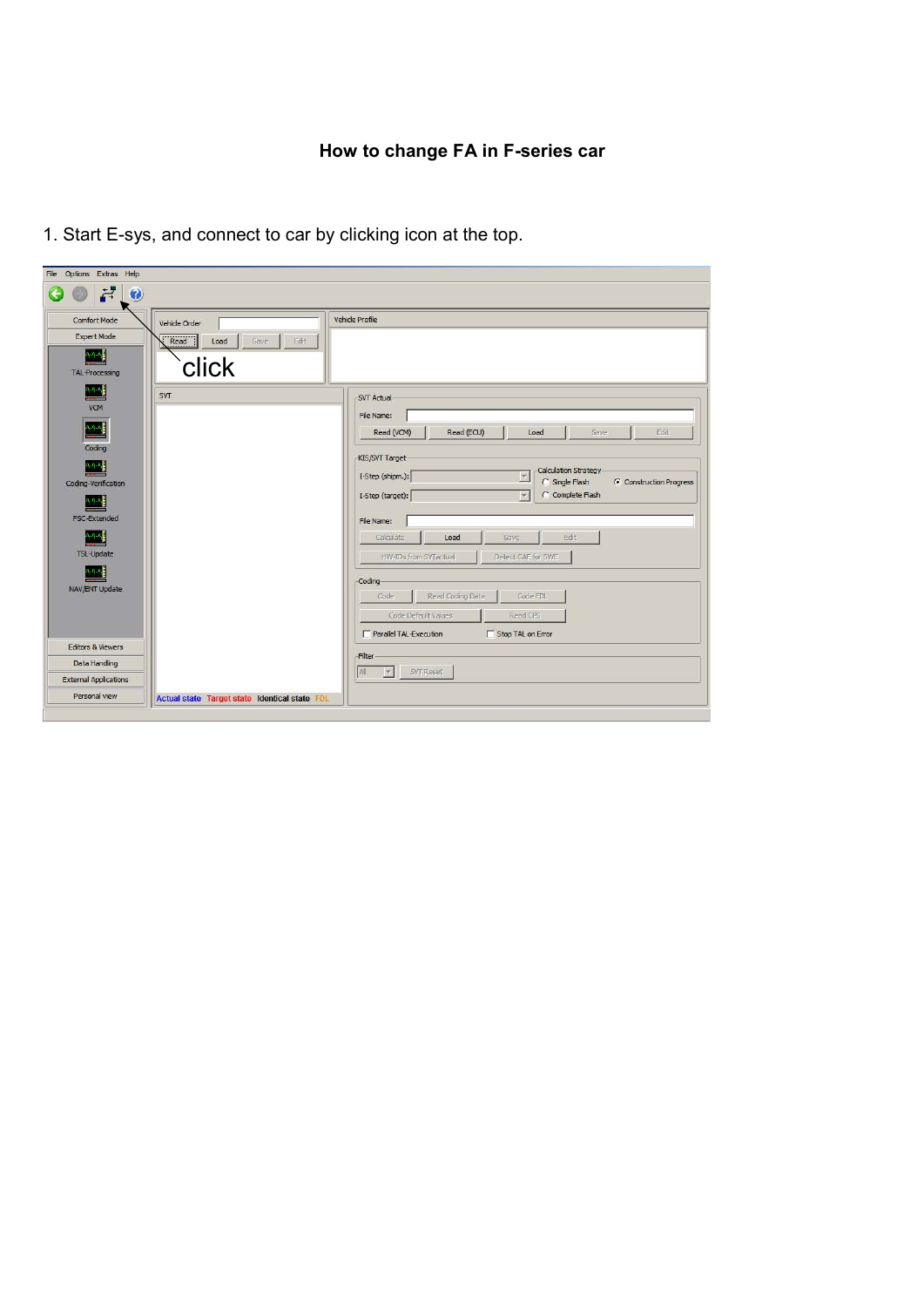2. Select your car, and click connect. Select interface depending on interface you will be using. If you use ENET cable, select connection via VIN at the bottom.

| Comfort Mode                 | Vehicle Profile<br>Vehicle Order                                                                                           |
|------------------------------|----------------------------------------------------------------------------------------------------------------------------|
| <b>Expert Mode</b>           | Read<br>Edit:<br>Save<br>Load                                                                                              |
| <b>TAL-Processing</b>        | $\vert x \vert$<br>Copen Connection                                                                                        |
|                              | SVT                                                                                                                        |
| <b>VCM</b>                   | Target<br>TargetSelector: Project=F001_11_03_512, VehideInfo=F001                                                          |
| mр                           | TargetSelector: Project=F001_11_03_512, VehicleInfo=F001_DIRECT<br>Edit<br>Save                                            |
| Coding                       | TargetSelector: Project=F010_11_03_512, VehideInfo=F010<br>TargetSelector: Project=F010_11_03_512, VehicleInfo=F010_DIRECT |
|                              | TargetSelector: Project=F020_11_07_501, VehideInfo=F020<br>in I i n . I cans is an cas u i i t C cans number               |
| Coding-Verification          | <b>Strategy</b>                                                                                                            |
|                              |                                                                                                                            |
|                              | <b>Hash</b><br>C Construction Progress<br>Cancel<br>Connect<br>$<<$ Details<br>te Flash                                    |
|                              | <b>UNKNOWN</b><br>lunknown<br>$\overline{\phantom{a}}$<br>⊙ Connection via bus:<br>$\overline{\phantom{a}}$                |
| FSC-Extended                 |                                                                                                                            |
|                              | top://127.0.0.1:6801<br>C Connection via gateway URL:                                                                      |
| <b>TSL-Update</b>            | tcp://127.0.0.1:52410<br>C Connection via ICOM/D-CAN:                                                                      |
|                              | C Connection via ICOM/Ethernet: tcp://127.0.0.1:50160                                                                      |
| NAV/ENT Update               | No ZGW available<br>C Connection via VIN:                                                                                  |
|                              | <b>Objective Program</b>                                                                                                   |
|                              | Stop TAL on Error<br>Parallel TAL-Execution                                                                                |
| <b>Editors &amp; Viewers</b> |                                                                                                                            |
| Data Handling                | Filter<br>All<br>SVT Reset                                                                                                 |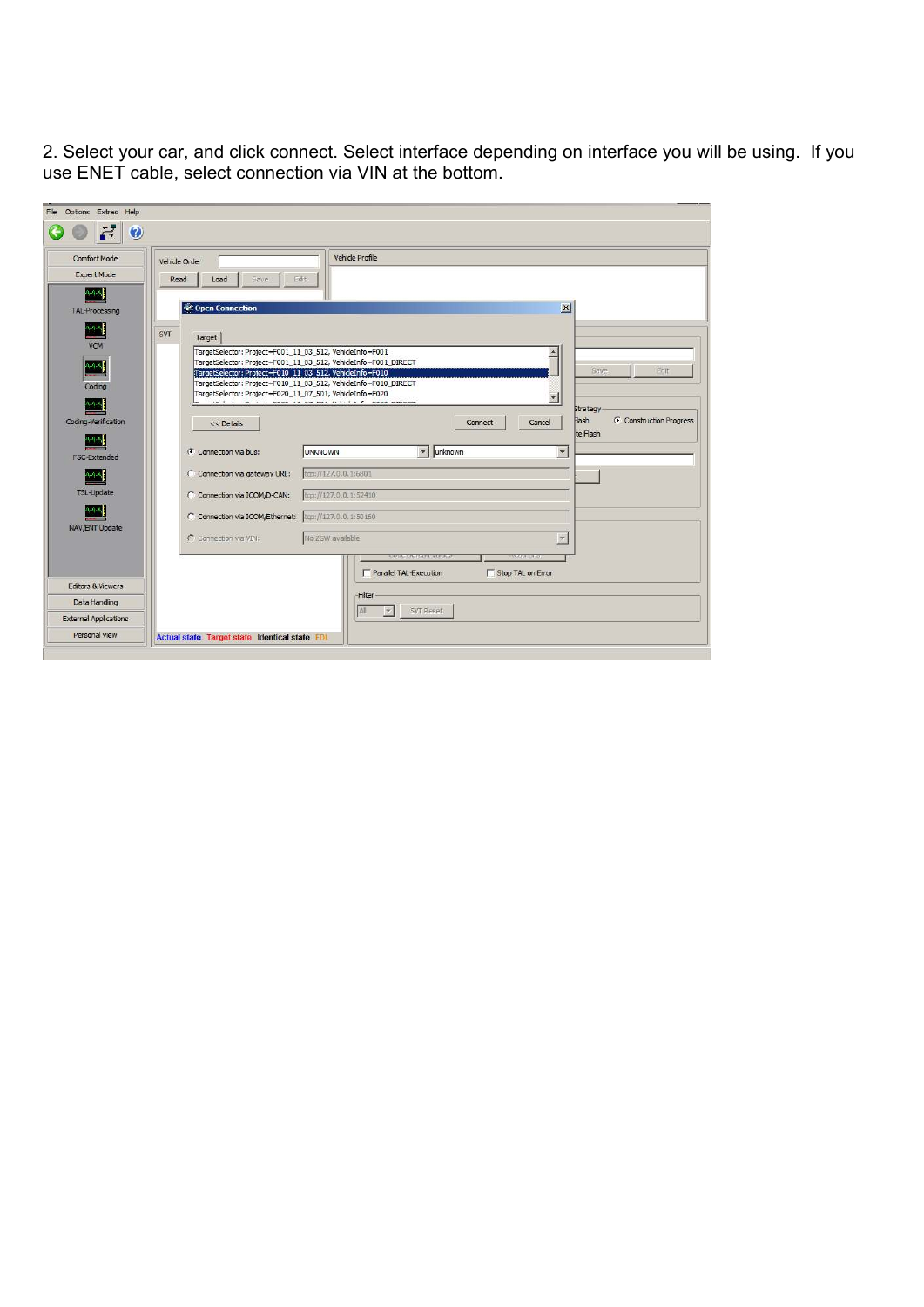| File Options Extras Help                                                    |                                                                         |                                                                                                            |
|-----------------------------------------------------------------------------|-------------------------------------------------------------------------|------------------------------------------------------------------------------------------------------------|
| 븉<br>$\bullet$                                                              |                                                                         |                                                                                                            |
| Comfort Mode<br>Expert Mode                                                 | C:\data_v42\FA\F10.xml<br>Vehicle Order<br>Load<br>Save<br>Edit<br>Read | Vehicle Profile                                                                                            |
| 外观周<br><b>TAL-Processing</b>                                                | <b>S</b> FAList<br><b>E</b>                                             | 2                                                                                                          |
| $\left  \begin{array}{cc} 1 & 0 \\ 0 & 0 \end{array} \right $<br><b>VCM</b> | SVT                                                                     | -SVT Actual                                                                                                |
| 化气气<br>Coding                                                               |                                                                         | File Name:<br>Read (VCM)<br>Read (ECU)<br>Edit<br>Load<br>Save                                             |
| Coding-Verification                                                         |                                                                         | KIS/SVT Target<br>Calculation Strategy<br>I-Step (shipm.):<br>Y<br>C Single Flash<br>Construction Progress |
| FSC-Extended                                                                |                                                                         | C Complete Flash<br>I-Step (target):<br>l.<br>File Name:                                                   |
| <b>TSL-Update</b>                                                           |                                                                         | Edit<br>Calculate<br>Load<br>Save<br>HW-IDs from SVTactual<br>Detect CAF for SWE                           |
| NAV/ENT Update                                                              |                                                                         | Coding<br>Code<br>Read Coding Data<br>Code FDL                                                             |
|                                                                             |                                                                         | Code Default Values<br>Read CPS<br>Parallel TAL-Execution<br>Stop TAL on Error                             |
| <b>Editors &amp; Viewers</b>                                                |                                                                         | Filter                                                                                                     |
| Data Handling                                                               |                                                                         | <b>All</b><br>SVT Reset<br>$\mathcal{P}_\mathrm{c}$                                                        |
| <b>External Applications</b>                                                |                                                                         |                                                                                                            |
| Personal view                                                               | Actual state Target state Identical state FDL                           |                                                                                                            |
|                                                                             |                                                                         |                                                                                                            |

3. Go to expert mode > coding. Click read under vehicle order to read FA from car. Click edit.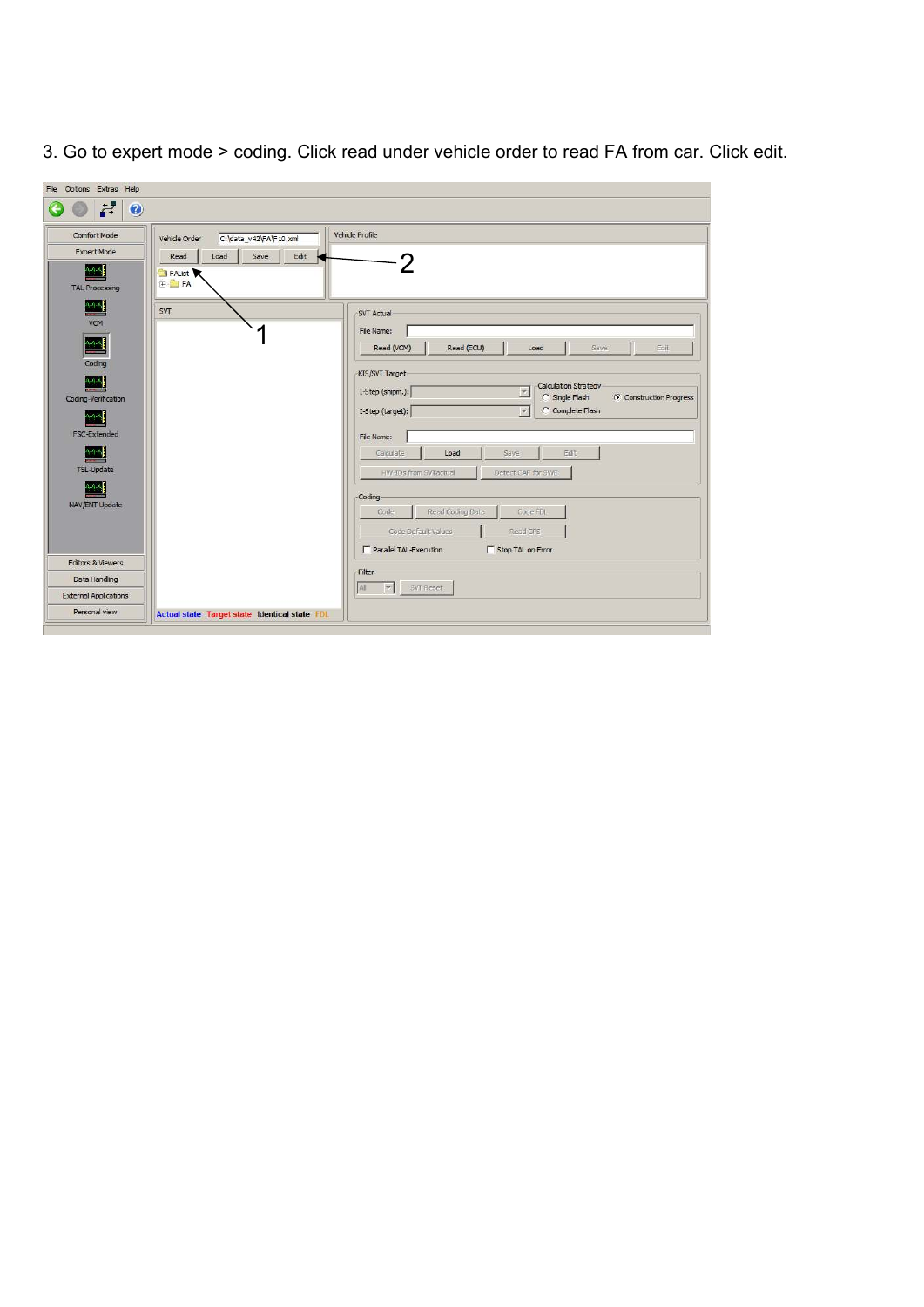4. Screen will automatically change to FA-editor. Right-click on FA, and choose "calculate FP".

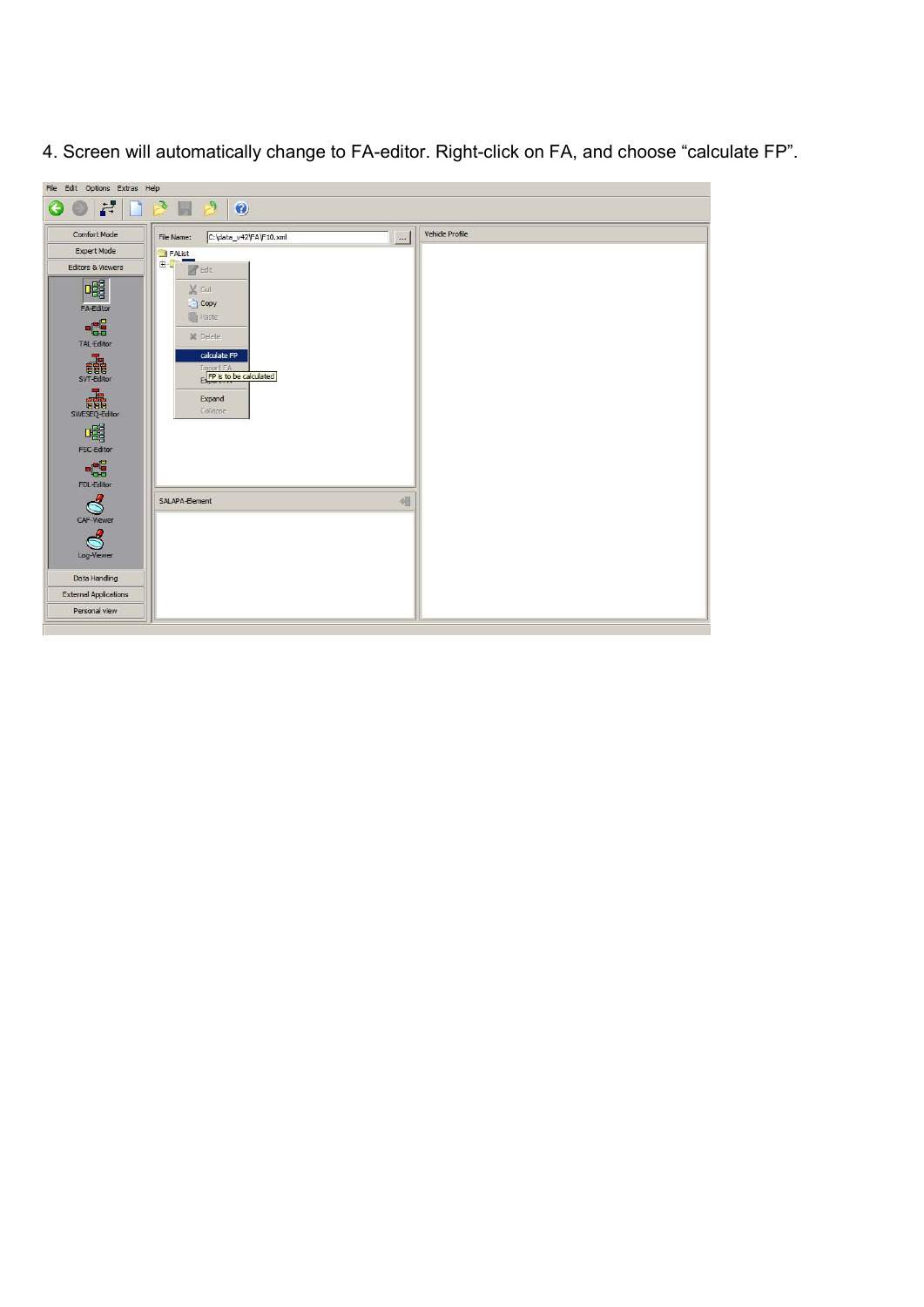5. Once finished, vehicle profile is shown on right. Expand FAList on left, to SALAPA-element.

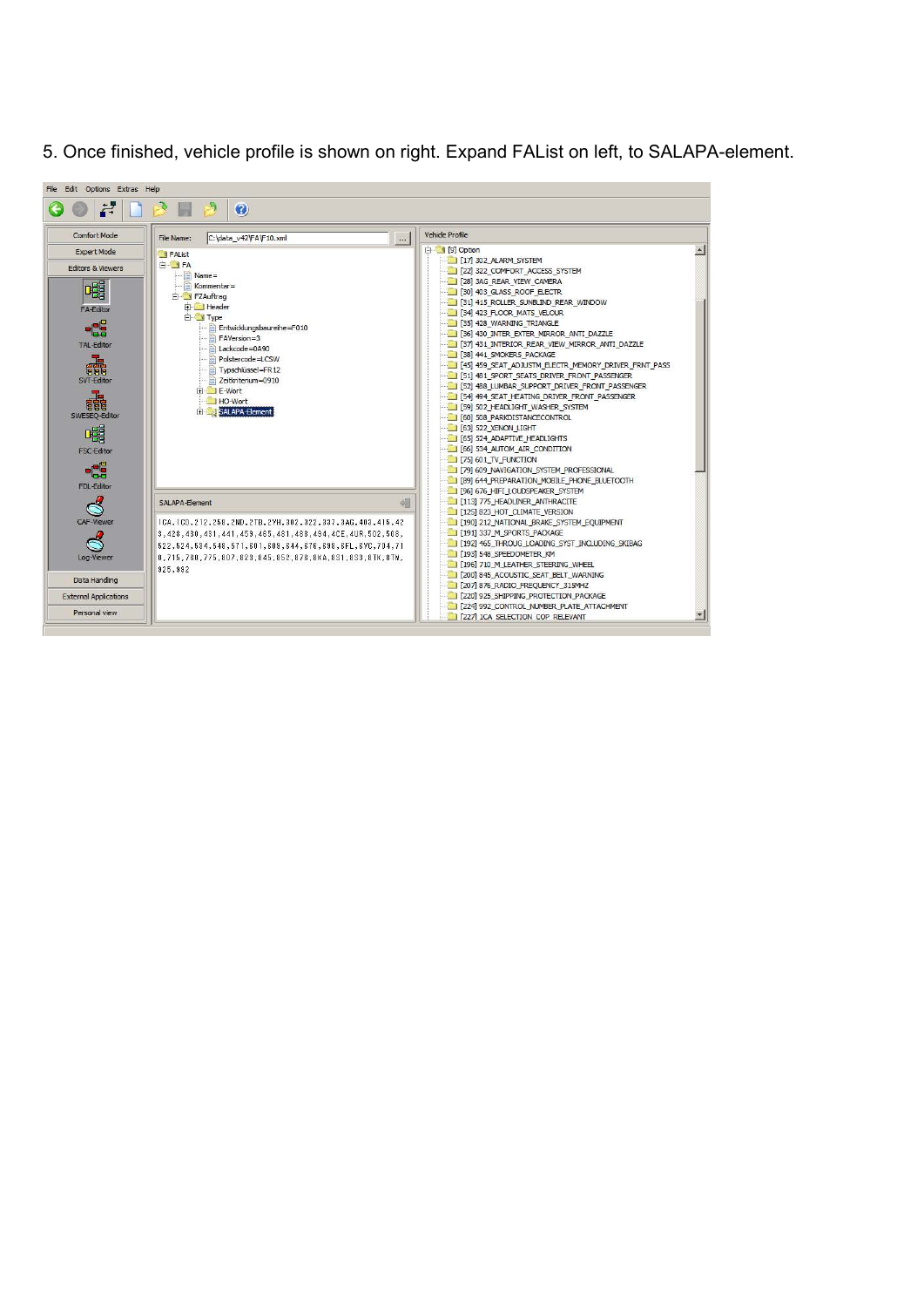6. Delete/add FA from the bottom left window, and click apply changes icon.

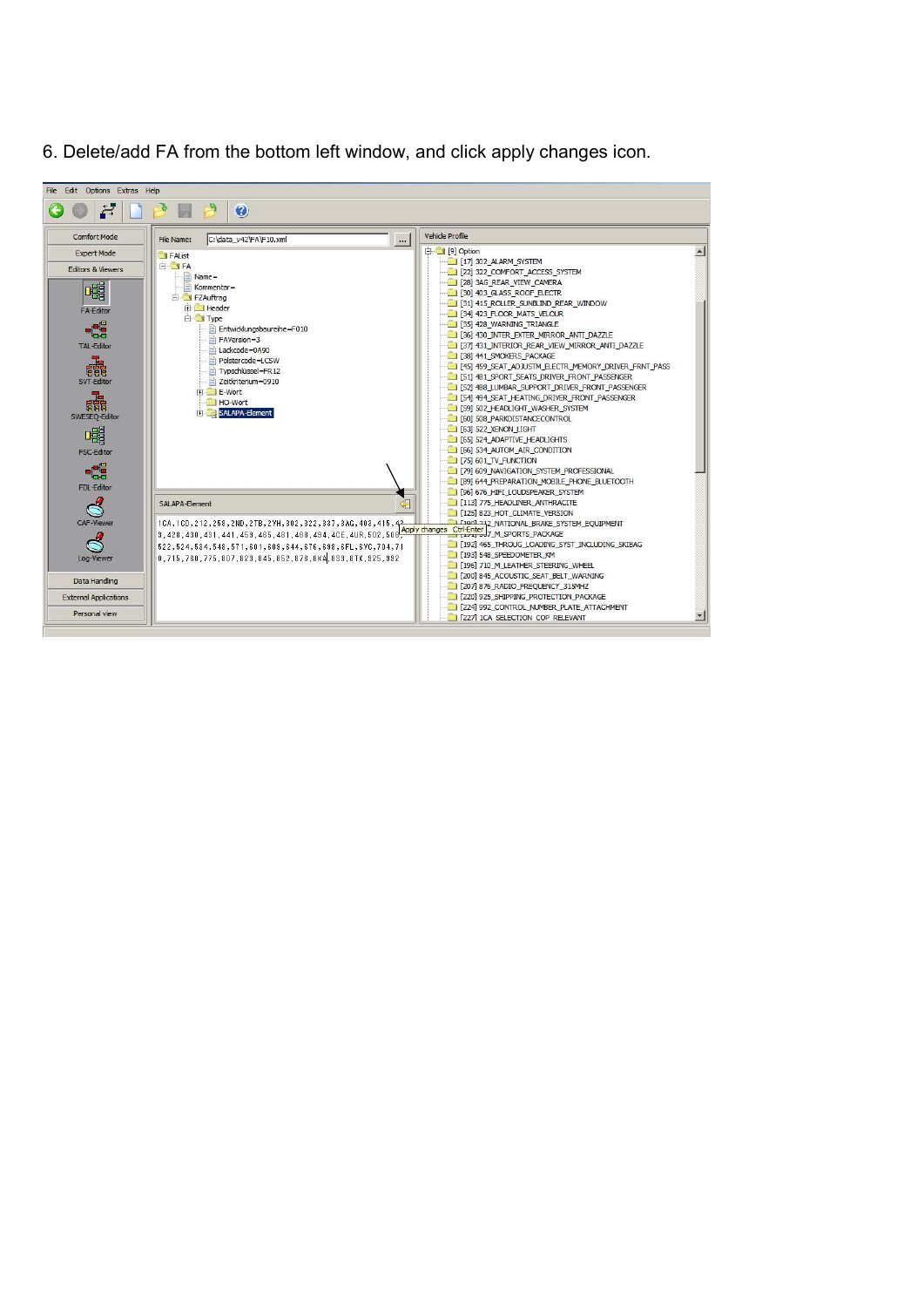7. New FA must be verified before it can be written to car. Right-click FA and calculate FP again. If FA entered is wrong, error will be shown. For example, "DDD" is not correct FA and E-sys will display error message. After FP is calculated, save the new FA.

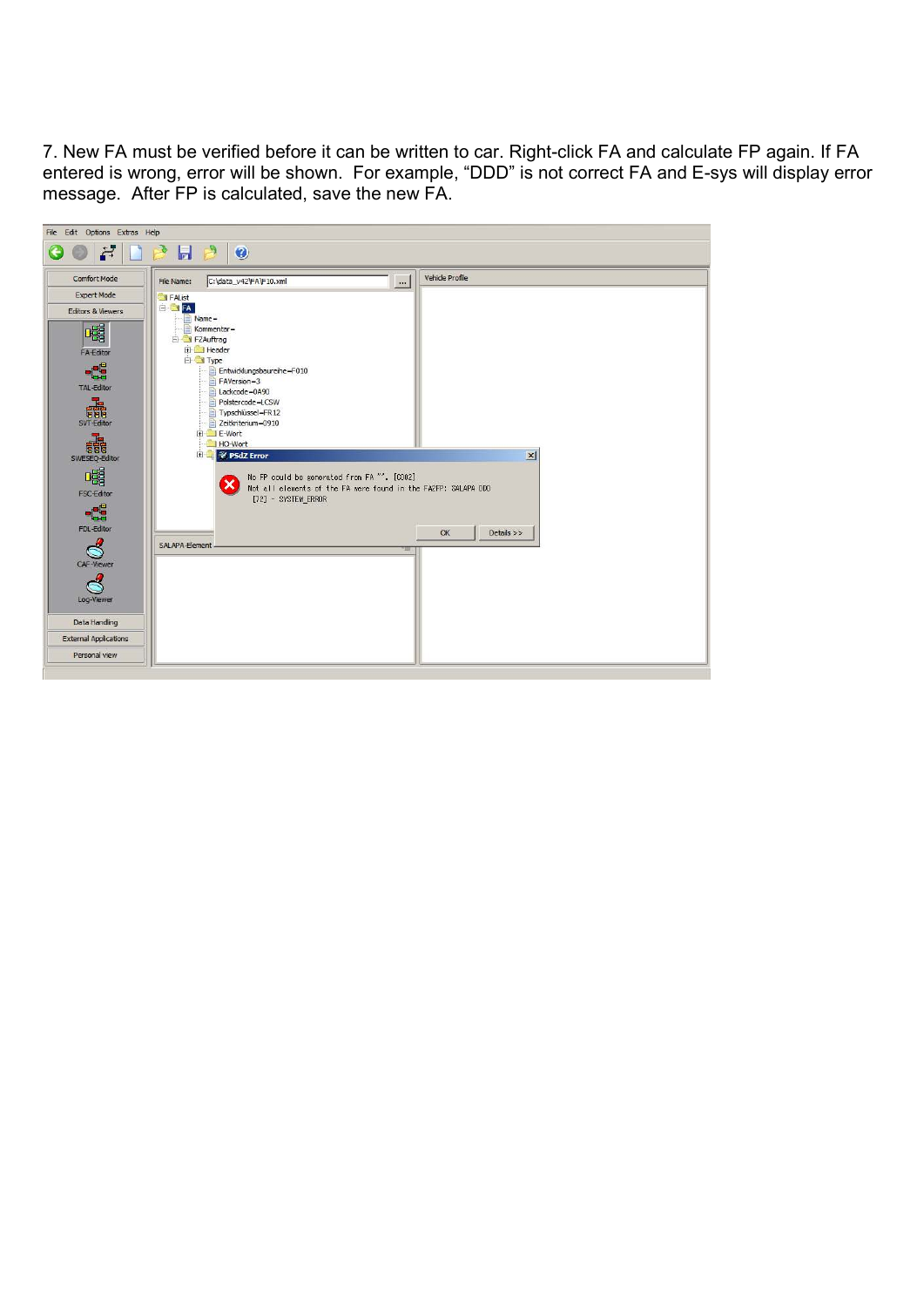\*\*\*Note: Steps 8-10 are optional. For VO Coding, some choose to load rather than write and read modified FA from VCM.\*\*\* - This avoid the risk of causing dealership programming issues with incompatible FA addition.

- See ShawnSheridan's Retrofit notes: http://www.bimmerfest.com/forums/showpost.php?p=9650505&postcount=66
- 8. Go to Expert mode > VCM. Load your saved FA file, right-click on FA and calculate FP again.